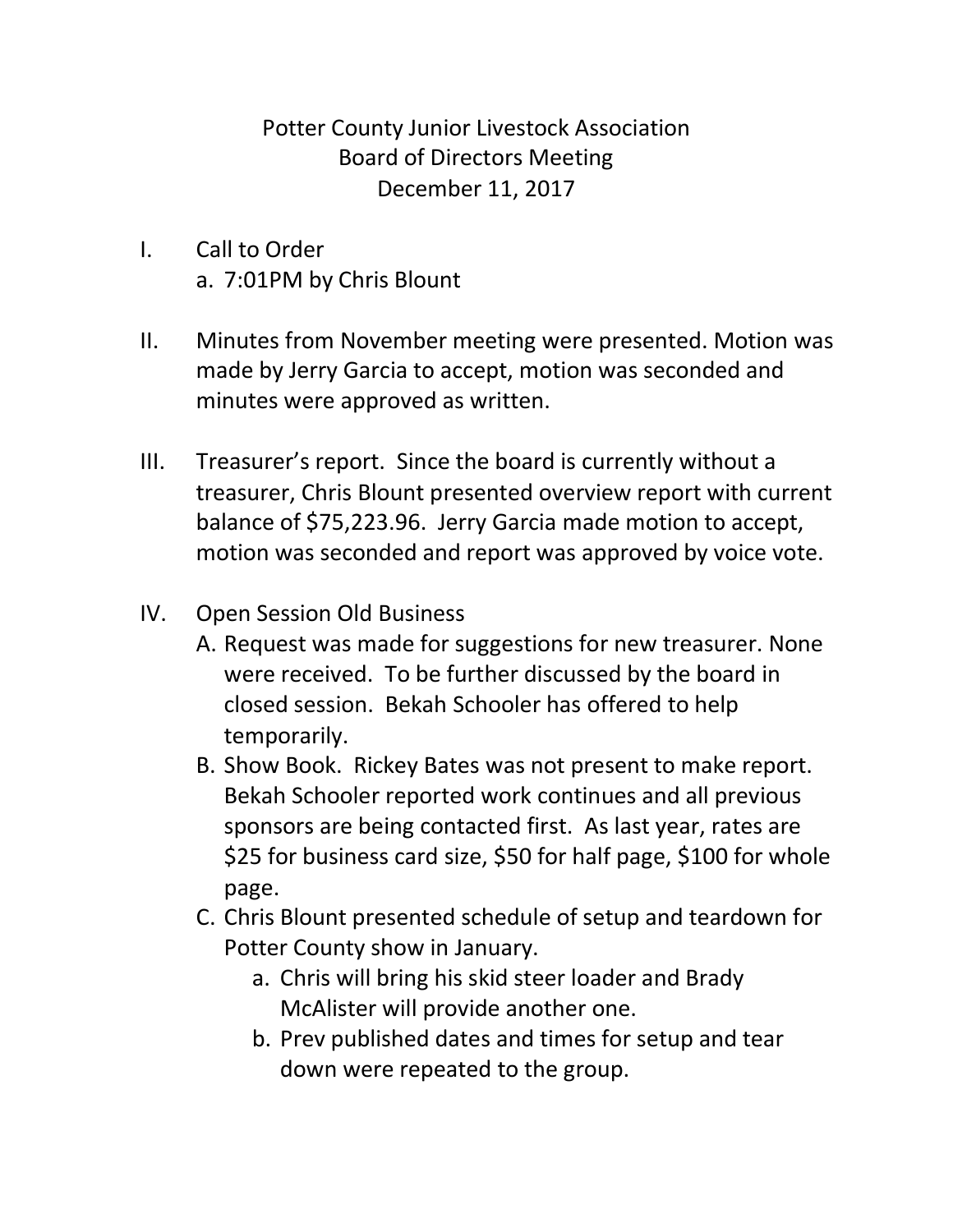- c. Nick Albracht will assist in arranging help (labor during setup) from Life Challenge's Men's Recovery Shelter.
- D. Bekah Schooler presented report on award sponsorships.
	- a. Currently lacking and still seeking (4) buckle sponsors and multiple rosette sponsors. There is a standing offer to fill any unsponsored awards prior to the show.
- E. Showring shavings pricing was discussed. Report was made by Shawna Jones that Tractor Supply's price is \$254/pallet. One pallet will be purchased by PCJLA and one pallet will be donated.
- F. Show week schedule was presented:
	- a. Thursday: Gates open at 7AM for animal entry. Weighin will occur between 4-6PM for all species.
	- b. Friday: 9AM show begins. Consecutive order will be: heifers, steers, sheep, goats, swine.
	- c. Saturday: 8AM setup for sale begins. All show participants should bring shovels, rakes, and brooms. 1PM sale begins. All animals must be out by midnight per Potter County Fairgrounds rule.
	- d. Sunday: All show participants should meet at 3PM for sale teardown.
	- e. Nick Albracht made a motion that this schedule be officially accepted; motion was seconded and approved as presented by voice vote.
- G. Chris Blount announced that volunteers are needed to lead Scholarship committee. As previously established high school seniors are eligible. Deadline for applications will be 1/12/2018 at 4:30PM at the Potter County Agrilife Extension office. Cynthia Williams volunteered to head up this effort.
- H. Chris Blount presented update on raffle. Tickets are already available from Potter County AgriLife Extension office. John Deere Gator has arrived at Western Eqmt. Chris will pick up the Gator and the trailer.